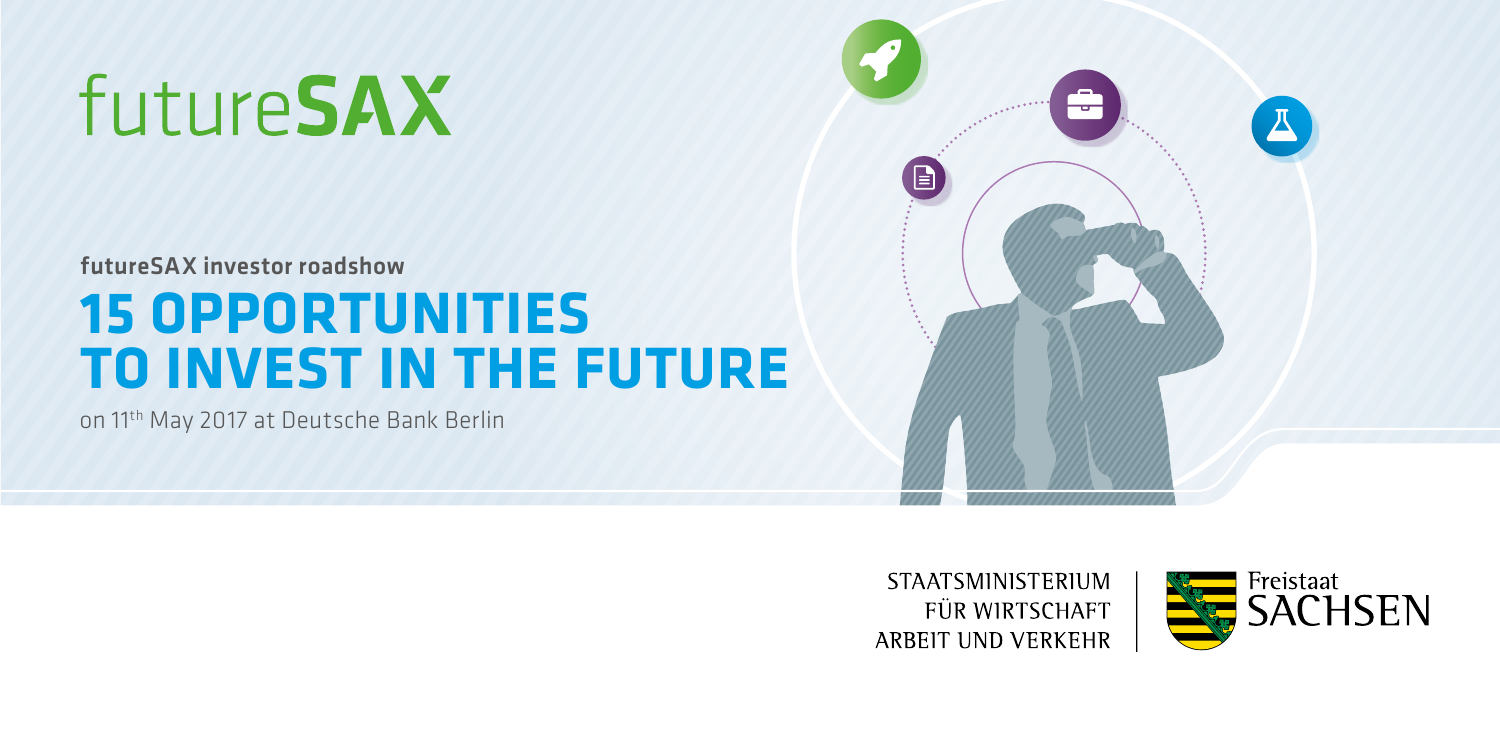#### **NETWORK ACCESS**

About 6,500 contacts in the network

More than 100 new startups and technology companies per year

## **IDENTIFICATION**

of the best opportunities through our competitions and the Alumni network

## **FURTHER DEVELOPMENT**

of promising concepts

**MATCHING** Putting together suitable investment



## **www.futureSAX.org**

## **SCHEDULE**

#### **13:00**

Check-in

## **13:30**

#### Welcome

Rayk Heidamke, Leiter Wealth Management Region Ost, Deutsche Bank

Marina Heimann, futureSAX

## **13:45**

## Get to know the investors

## **14:00**

## Pitches of innovative Saxon startups and entrepreneurs

Michael Heuschkel ELAXTEC – THE FLASH LAMP INNOVATIONS Dresden

*Cost efcient coating technology. Energy saving short time heat up of large surfaces with XXL-flash lamps.*

Sebastian Harmel, Buntewelt – Inkubator K52 GmbH, Dresden *Buntewelt is an award winning new kind of interactive toy exhibition. We share toys and empower kids to be creative. Childen are the inventors of the future.*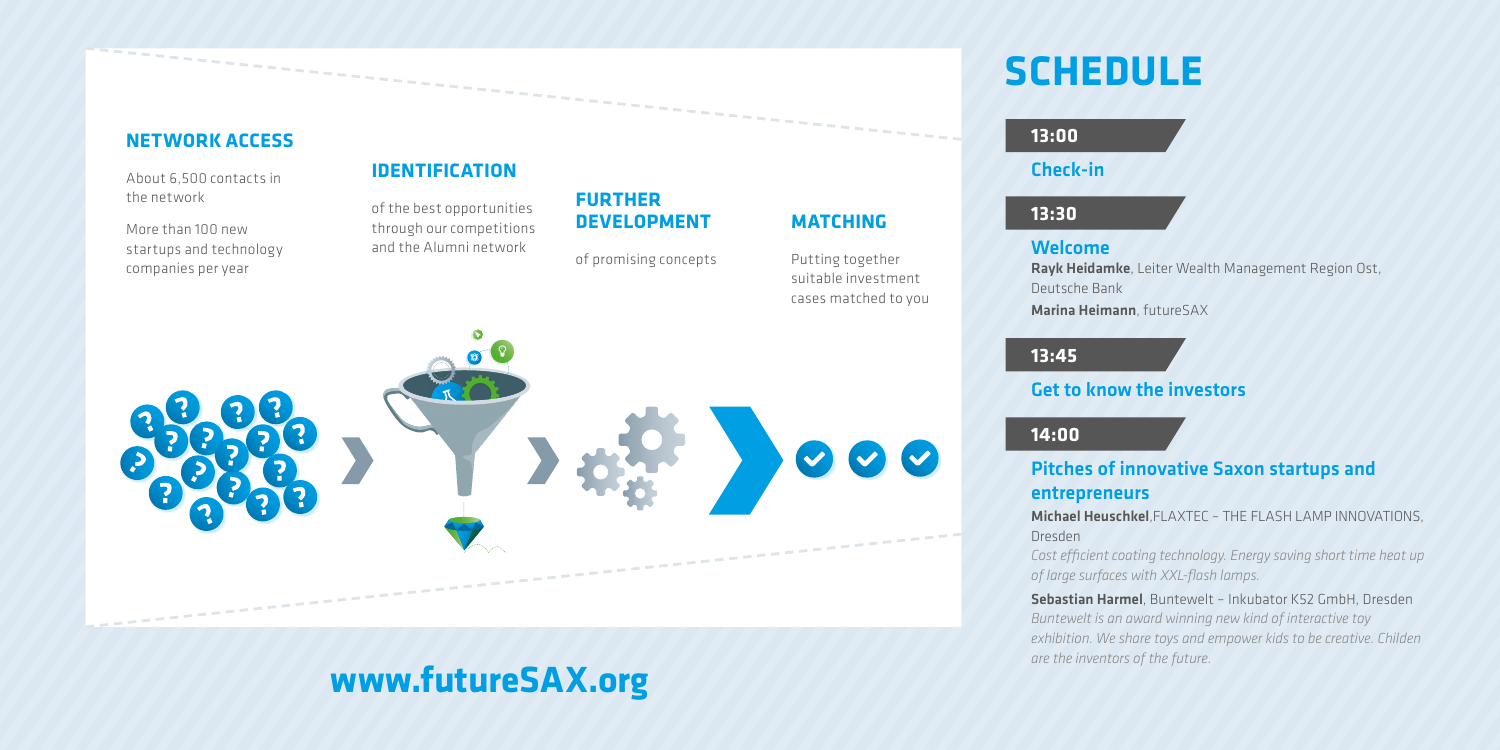#### Dr. Paul Brandenburg, DIPAT Die Patientenverfügung GmbH, Leipzig

*Since 2016, www.dipat .de ofers permanent ly efect ive living wills online. Our unique and innovative service is being praised by the medical community, media, and a ranidly growing number of users.* 

#### Jenny Marks, JELANI, Dresden

*There are diferent variants of cuddle cushions, in an innovative combination of high-tech material and practical, cuddly design to be launched on the market, starting with JELINO.*

#### Martin Jaehnert, binee, Leipzig

*binee collects resources and rewards the users with coupons afliate marketing with a purpose. Set up in locations with high foot trafc, binee builds a new marketing channel for social couponing.*

#### Oliver Renner, roominga GbR, Dresden

*A highly sophisticated and mainly automated process lays the foundation for selecting / Arranging furniture and generating photorealistic pictures with it of any room in an unmatched speed.*

#### Ronny Timmreck, senorics, Dresden

*With its unique features, Senorics disruptive sensor technology will open up manifold new applications and markets with an overall volume in the bn € range - e.g. smartphones, automotive, medical.*

#### Ilja Waleew, magnolia psychometrics GmbH, Leipzig

*We provide the means and technology to increase the certainty of predictions regarding future human behavior through psychometric test procedures and self-validating algorithms.*

## **15:00**

## Coffee-Break

## **15:30**

#### Investor Speech – How to talk to investors? Rayk Reitenbach, Investment Director, IBB Beteiligungsgesellschaft mbH, Berlin

## **15:45**

### Pitches of innovative Saxon startups and entrepreneurs

#### Karl-Ludwig Wachler, meetle GmbH, Leipzig

*meetle is a location based app and platform with which users can see who of their friends are near. Around this feature meetle ofers various possibilities for private and commercial use.*

#### Barth Zalewski, Plaxxt – One ann, all places, Dresden

*The one platform for the Internet for Places. Within the Plaxxt app, everybody can provide location based, personalized content matching the interests and preferences of the users.*

#### Dr. Cornelia Richter, Klinik für Kinder- und Jugendmedizin Labor Klinische Forschung, Dresden

*- DICure develops cell- and patient-specific therapeutics for immune-mediated inflammatory diseases like type I diabetes and allergies based on a newly identified mechanism of pathogenesis.*

#### Jörg Frohberg, merolt GmbH, Leipzig

*Merolt ofers a revolutionary hotel portal for the business traveler, which filters the results list by means of predefined search functions and reduces the entire booking process to a single platform.*

#### Ronny Meichsner, One2One.world, Chemnitz

*We are developing a web-based software, that intelligently connects all participants in the construction industry (and beyond) on a platform and maps all processes between the parties involved.*

#### Balasubramanian Ramasamy, mPower GmbH, Dresden

*mPower GmbH - Start-Up operational in Dresden since 2016 - Ofers Robust, Easy to adapt, Afordable and Sustainable SOFC and SOEC stacks as well as hotbox solutions for customers worldwide.*

Dr. Volker Reichert, A&E Produktionstechnik GmbH, Dresden *Flexible Technology Modules designed and produced by A&E Produktionstechnik allow customers to upgrade their standard injection molding machinery and to integrate additional functionality.*

## **16:45**

## One-on-One meetings and Get-together

For your individual meeting reservations please use  $\mathbf{\Omega}$ the exclusive investor access on our website:

#### *www.futureSAX.org/investor-network*